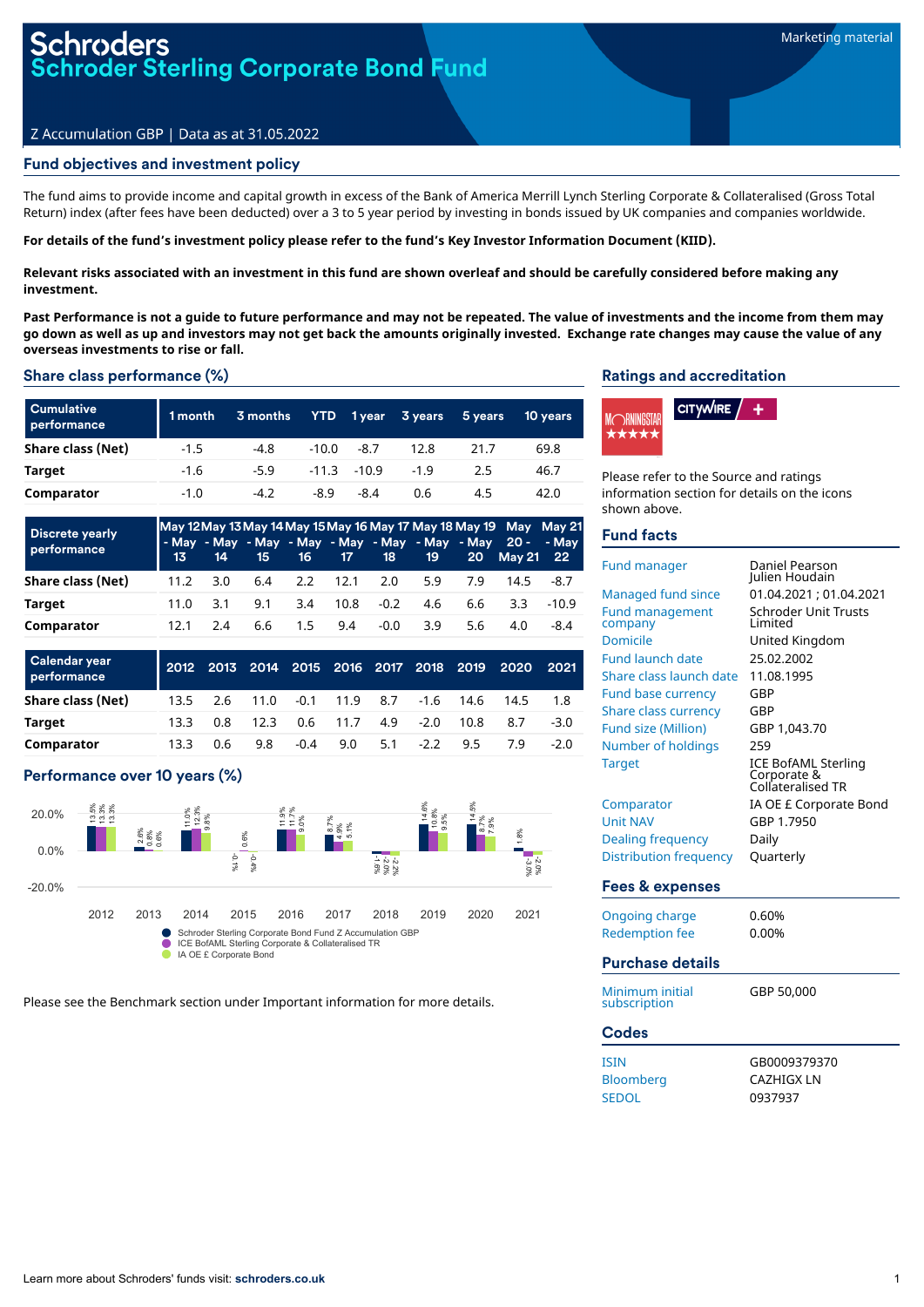# Schroders **Schroder Sterling Corporate Bond Fund**

Z Accumulation GBP | Data as at 31.05.2022

# 10 year return of GBP 10,000



The chart is for illustrative purposes only and does not reflect an actual return on any investment.

Returns are calculated bid to bid (which means performance does not include the effect of any initial charges), net income reinvested, net of fees.

#### Risk considerations

**Credit risk:** A decline in the financial health of an issuer could cause the value of its bonds to fall or become worthless.

**Liquidity risk:** In difficult market conditions, the fund may not be able to sell a security for full value or at all. This could affect performance and could cause the fund to defer or suspend redemptions of its shares.

**Please see the KIID and Prospectus for a full list of risk considerations applicable to this fund.**

# Synthetic risk & reward indicator (SRRI)

| <b>LOWER RISK</b><br>Potentially lower reward |  |  |  |  | <b>HIGHER RISK</b><br>Potentially higher reward |
|-----------------------------------------------|--|--|--|--|-------------------------------------------------|
|                                               |  |  |  |  |                                                 |

The risk category was calculated using historical performance data and may not be a reliable indicator of the fund's future risk profile. The fund's risk category is not guaranteed to remain fixed. Please see the Key Investor Information Document for more information.

#### Risk statistics & financial ratios

|                                      | <b>Fund</b> | <b>Target</b> |
|--------------------------------------|-------------|---------------|
| Annual volatility (%)<br>(3y)        | 9.0         | 7.7           |
| <b>Effective duration</b><br>(years) | 8.2         |               |
| Current yield (%)                    | 4.1         |               |
| <b>Yield to maturity</b>             | 5.9         |               |

Source: Morningstar. The above ratios are based on bid to bid price based performance data. Please note this is an accumulation share class and as such the investor will not receive an income distribution. Any income will be reinvested into the fund.

## Asset allocation

Target refers to the Benchmark listed in the Fund facts section and described under the Share class performance section on page 1. Source: Schroders. Top holdings and asset allocation are at fund level.

# Sector (%)



# Credit quality (%)

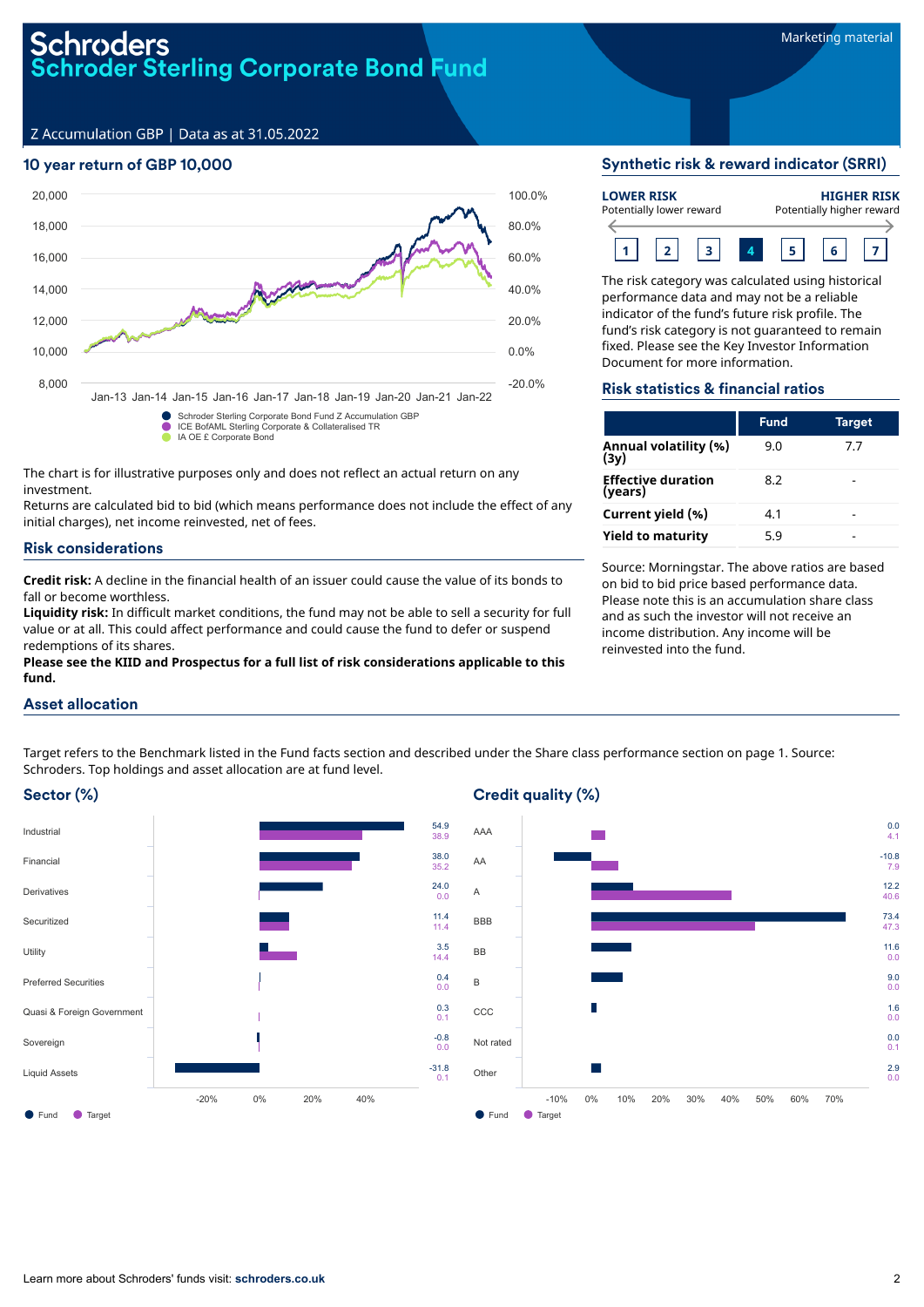#### Marketing material

# Schroders<br>Schroder Sterling Corporate Bond Fund

Z Accumulation GBP | Data as at 31.05.2022

# Geographical breakdown (%)





# Top 10 holdings (%)

| <b>Holding name</b>                                | %   |
|----------------------------------------------------|-----|
| INTERMEDIATE CAPITAL GRO 1.6250 17/02/2027 REGS    | 2.0 |
| PEARSON FUNDING PLC 3.7500 04/06/2030              | 1.7 |
| <b>QUILTER PLC 4.4780 28/02/2028 REGS</b>          | 1.7 |
| PRUDENTIAL PLC 5.7000 19/12/2063 REGS              | 1.5 |
| CPI PROPERTY GROUP SA 5,8000 PERP SERIES EMTN REGS | 1.5 |
| GRAINGER PLC 3.3750 24/04/2028 REGS                | 1.5 |
| <b>BANK OF AMERICA CORP</b>                        | 1.5 |
| HSBC HOLDINGS PLC 6.3750 PERPETUAL (29/12/2049)    | 1.4 |
| ELECTRICITE DE FRANCE SA 6.0000 23/01/2114 REGS    | 1.3 |
| WHITBREAD GROUP PLC 3.0000 31/05/2031              | 1.3 |

# Share class available

| <b>Z</b> Accumulation GBP | Z Income GBP |
|---------------------------|--------------|
| Quarterly                 | Quarterly    |
| GB0009379370              | GB00B7458508 |
| CAZHIGX LN                | CAZUCXI LN   |
| 0937937                   | B745850      |
|                           |              |

## Contact information

Schroder Unit Trusts Limited 1 London Wall Place London United Kingdom EC2Y 5AU Tel: 0800 182 2399 Fax: 0333 207 4504

For your security, communications may be taped or monitored.